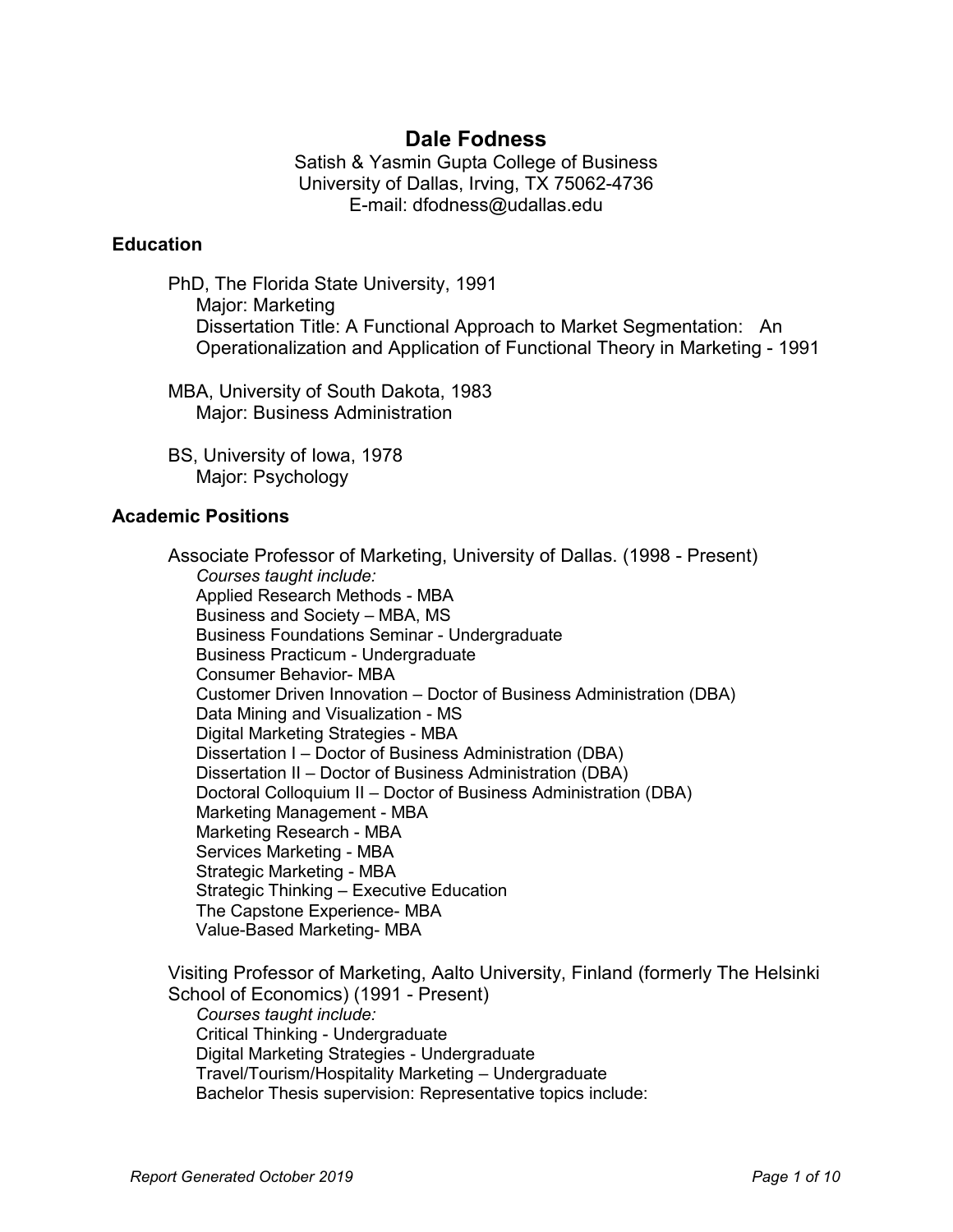- Social media competitive analysis and text mining: a case study in digital marketing in the hospitality industry
- Sponsorships in ESports
- Key determinants of successful crowdfunding campaigns in the gaming industry
- Impacts of virtual communication on business travel: the Finnish perspective
- Narrative advertising for hedonic & utilitarian products: A comparative study
- The influence of Instagram celebrity endorsement on the purchase behaviour of the millennials
- Millennial perception of gamification as a form of engagement in the workplace

Visiting Professor, Aarhus Summer University, Aarhus University (2019)

Associate Dean, Strategic Marketing & Communications, University of Dallas. (2012-2015)

Assistant Professor of Marketing, University of Texas San Antonio (1993 - 1997).

Visiting Professor of Marketing, Xin Jiang School of Economics and Finance, The People's Republic of China (1993).

Assistant Professor of Marketing, The University of Alaska Fairbanks (1990 - 1993).

Marketing Instructor, The Florida State University (1988 - 1990).

## **Academic Honors, Awards and Recognitions**

Haggerty Teaching Award, University of Dallas. (2019)

Excellence in Teaching Award, National Society of Leadership and Success. (2018)

Innovation Award. Satish & Yasmin Gupta College of Business Awards. (2018)

Beta Gamma Sigma, the international business honor society for AACSBaccredited schools (2013)

King-Haggar Scholar Award, University of Dallas. (2005)

Excellence in Research-to-Practice Award, American Society for Training and Development (ASTD). (2004)

#### **Industry Experience**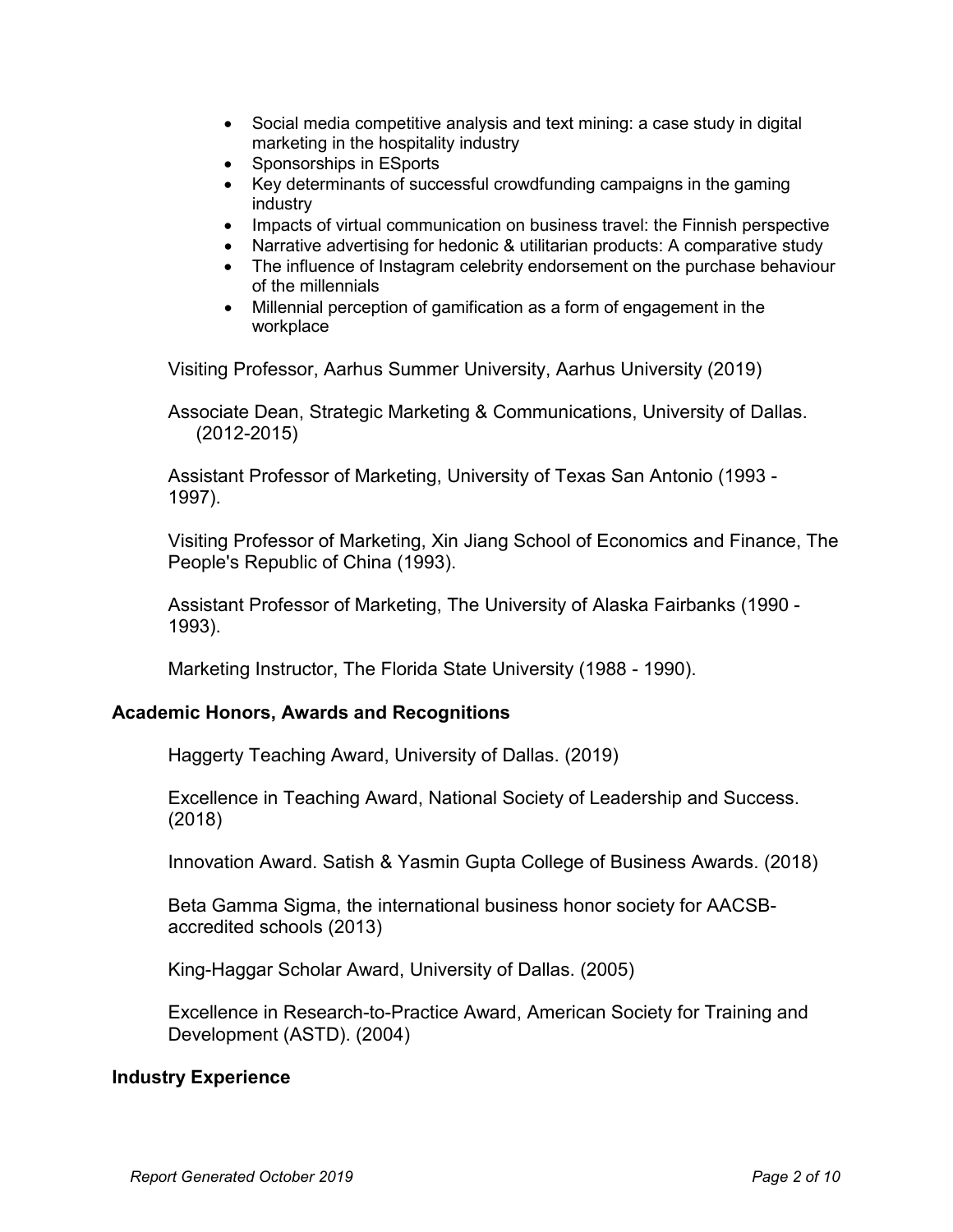1983-present: Co-founder and President, BDRGlobal, Inc. Dallas, Texas (1993 – Present).

A consultancy specializing in marketing/research and training and development for corporate clients worldwide. Representative projects include:

2001-2015: Microsoft Corporation, Strategic Thinking - a three day course mapped to the Microsoft consultant's role; PSS-101- a week long course required of all new hires in Microsoft Premier Support Services; Managing Customer Expectations - a three day course required for all support engineers in Microsoft Premiere Support Services; Customer Focused Culture - a three day course required for all support engineers in Microsoft Developer Support. Training conducted in subsidiaries including: Canada, U.K., Philippines, Argentina, Venezuela, Japan, Malaysia, Singapore, Germany, India, Lebanon, Pakistan, Czech Republic, Poland. Also included in this time period were ad hoc consulting projects in marketing research, localization and customer satisfaction.

2017: Microsoft Corporation, Sales Division. New employee onboarding project management.

2016-2018: Las Colinas Association Board and CEO. Strategic planning workshops over a 2 year period with the Las Colinas Association Board and CEO.

2014: Sabre, Dallas, TX. (2014). Customer Driven Innovation workshops for C-level.

2005: Mission Foods, Marketing department competency evaluation

2003: Korea Telecom, Marketing High-Tech Products - a two and a half day seminar delivered to mid-level management trainees.

2003: FlowServe, E-Marketing Strategies - a two-day seminar for senior management.

2003: DigitalThink, Legal, Ethical and Professional Issues in Marketing - an online class for EDS

2003: DFW International Airport, Internal Marketing project for the Public Safety Division of the airport.

2003: China Telecom, The Marketing Strategy Process - a two day seminar delivered to senior and regional marketing managers.

2002: Informatics, E-Marketing and E-Sales Strategies that Win - delivered in Singapore, Malaysia, and Shanghai

1997-2000: Manager, Market Research, Dallas/Fort Worth International Airport, DFW Airport, Texas

Responsible for the design and implementation of the marketing research function at D/FW International Airport, including performance measurement programs, customer satisfaction measurement systems, competitive analysis, and strategic partnering with internal and external clients. Supervised a staff of marketing research professionals.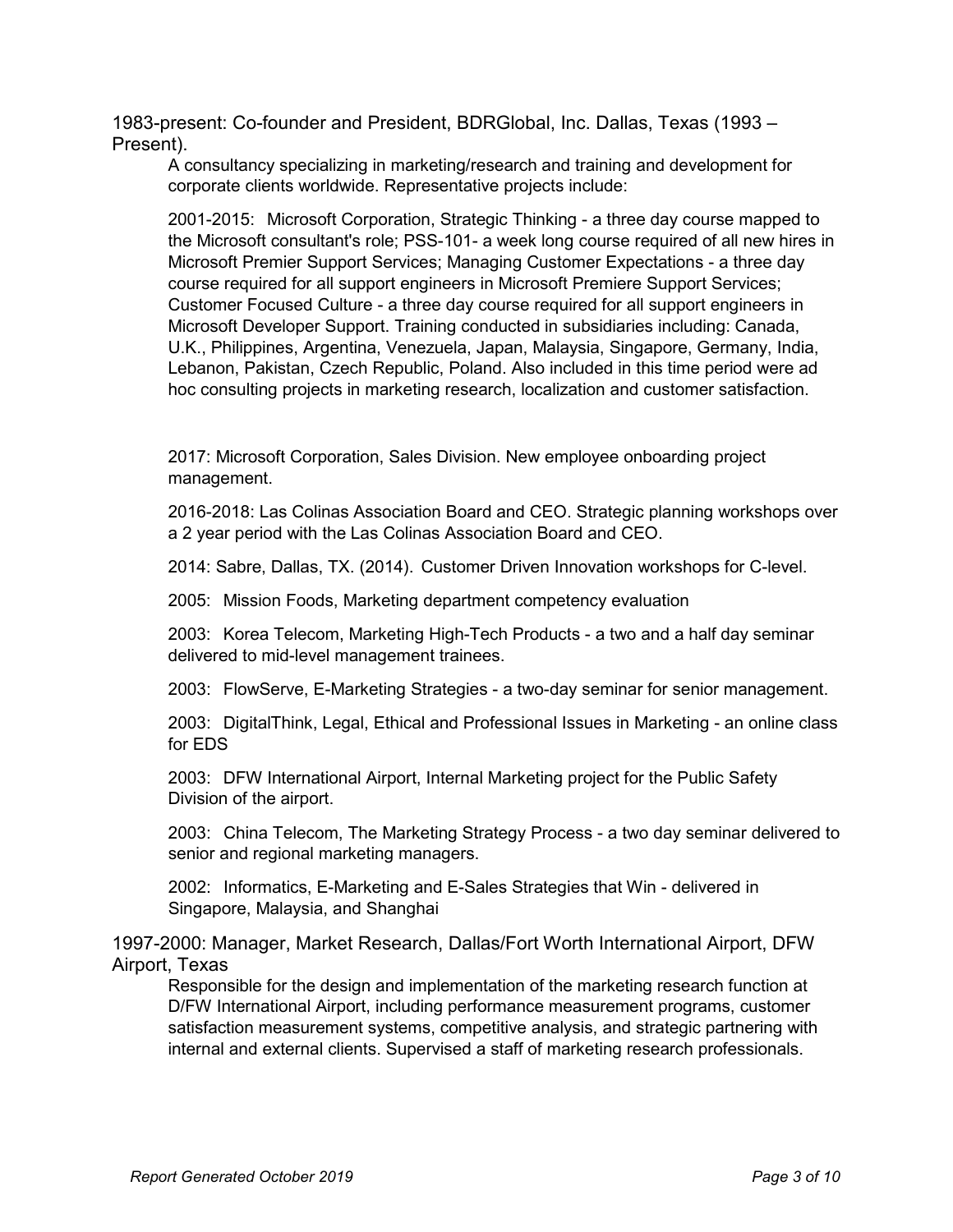Marketing Research Analyst/Research Supervisor/Statistician, Division of Tourism, Florida Department of Commerce, Tallahassee, Florida (1983-1990)

Supervised the Domestic Tourism Market Research Program. Responsible for primary and secondary research projects, managing commissioned research, analysis and reporting for a variety of internal and external customers.

# **RESEARCH (abridged)**

## **Book Chapters**

- Rhame, S. R., Fodness, D., Bell, R. G., Miller, R. J., & Whittington, J. L. (2019). Infusing a Practice-Based Mission Throughout a College of Business. In *Mission-Driven Approaches in Modern Business Education* (pp. 193-206). IGI Global.
- Miller, R., Bell, G., Whittington, J. L., Fodness, D. (2017). Sustainability through stakeholder value creation: Redesigning an MBA curriculum. In J.A. Arevalo and S.F. Mitchell (Ed.), *Handbook of sustainability in management education: In search of a multidisciplinary, innovative and integrated approach*. Cheltenham: Edward Elgar Publishing.

#### **Refereed Journal Articles**

- Fodness, D. (2017). The problematic nature of sustainable tourism: some implications for planners and managers. *Current Issues in Tourism*, *20*(16), 1671-1683.
- Remidez, Jr., H., Fodness, D. (2015). An Experiential Approach to Building Capability in Business and IS Students. *Journal of the Academy of Business Publication, 16*(Spring 2015), 179-191.
- Fodness, D. (2014). Managing the Wickedness of Socially Responsible Marketing. *Journal of Business Strategy / Emerald, 36*(5).
- Wang, L. C., Fodness, D. (2010). Can avatars enhance consumer trust and emotion in online retail sales? *International Journal of Electronic Marketing and Retailing, 3*(4), 341-362. http://www.inderscience.com/info/inarticle.php?artid=36881
- Fodness, D. D., Murray, B. C. (2007). Passengers' expectations of airport service quality. *Journal Of Services Marketing, 21*(7), 492-506. http://www.emeraldinsight.com/Insight/viewContentItem.do?contentType=Arti cle&contentId=1634419
- Fodness, D. (2005). Rethinking Strategic Marketing: Achieving Breakthrough Results. *Journal of Business Strategy*, 26 (3), 20-34.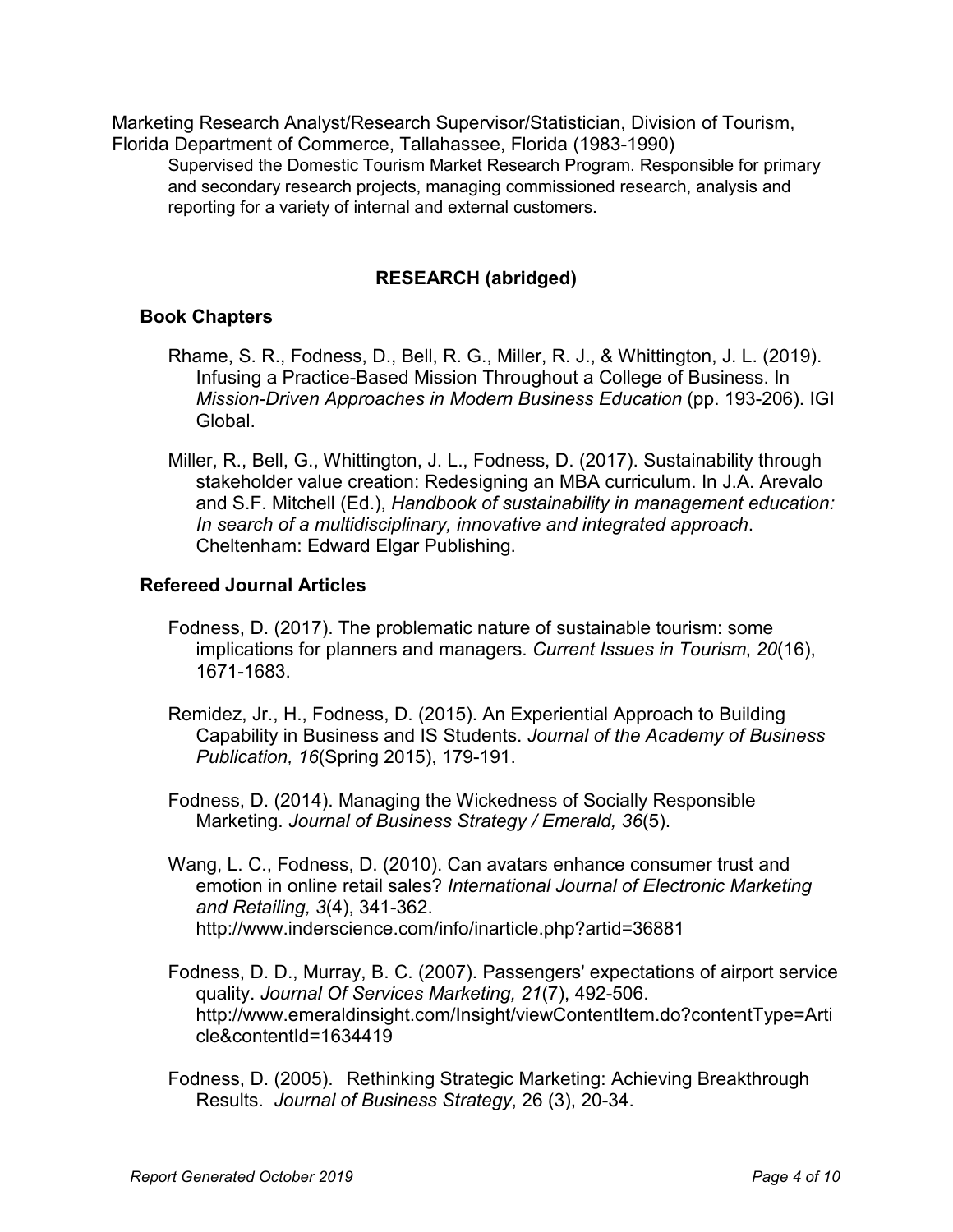- Fodness, D. & Murray, B. (1999). A Model of Tourist Information Search Behavior. *Journal of Travel Research*, 37 (3), 220-230.
- Fodness, D. & Murray, B. (1998). A Typology of Tourist Information Search Strategies. *Journal of Travel Research*, 37 (2), 108-119.
- Fodness, D. & Murray, B. (1997). Tourist Information Search. *Annals of Tourism Research: A Social Sciences Journal*, 24 (3), 503-523.
- Milner, L. M. & Fodness, D. (1996). Product Gender Perceptions: The Case of China. *International Marketing Review*, 13 (4), 40-51.
- Fodness, D. (1994). Measuring Tourist Motivation. *Annals of Tourism Research: A Social Sciences Journal*, 21 (3), 555-81.
- Fodness, D., Pitegoff, B. E., & Sautter, E. (1993). From customer to competitor: consumer co-option in the service sector. Journal of Services Marketing, 7 (3).
- Fodness, D. D., & Milner, L. M. (1992). A perceptual mapping approach to theme park visitor segmentation. Tourism Management, 13(1), 95-101.
- Fodness, D. (1992). The Impact of Family Life Cycle on the Vacation Decisionmaking Process. *Journal of Travel Research*, 31 (2), 8-13.
- Fodness, D. (1990). Consumer Perceptions of Tourist Attractions. *Journal of Travel Research*, 28 (4), 3-9.

#### **Conference Proceedings (abridged)**

- Fodness, D. (2015). In Jon M. Hawes (Ed.), *Marketing New Services* (pp. 502- 506). Proceedings of the 1989 Academy of Marketing Science (AMS) Annual Conference / Springer International Publishing.
- Fodness, D. (2015). *Wicked Problems: Implications for Sustainable Tourism*. Middlesex University London: ICOT2015 - From Tourism Policy into Practice: Issues and Challenges in Engaging Policy Makers and End Users.
- Fodness, D. (2014). *Managing the wickedness of socially responsible marketing*. American Marketing Association.
- Fodness, D. (2013). *Taking advice from strangers: A netnographic exploration of online travel information search*. Bucharest, Romania: International Conference on Recent Advances in Retailing and Services Science.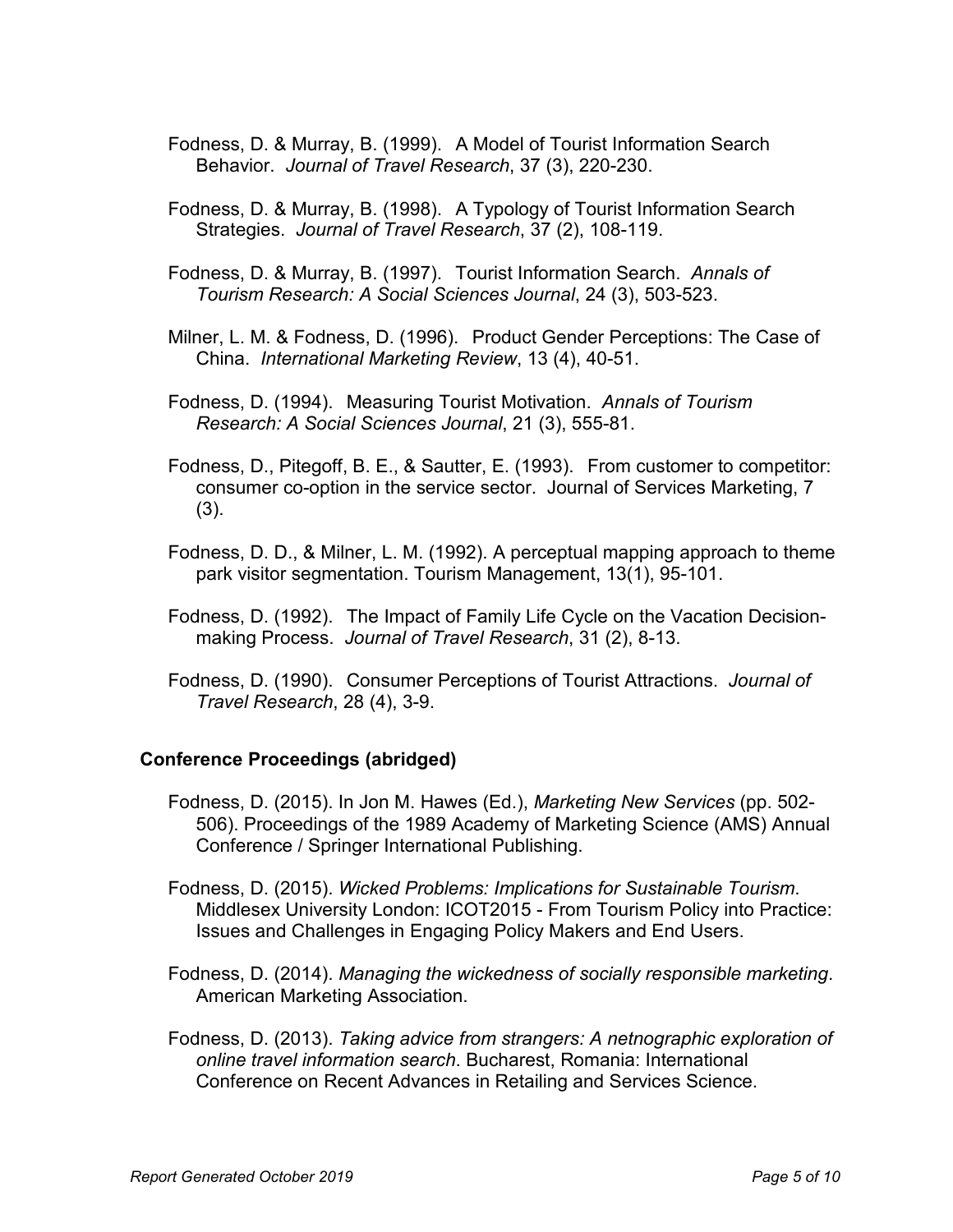- Remidez, Jr., H., Fodness, D. (2012). *Project clickthrough: Connecting IT, decision support systems, strategy, and marketing*. San Francisco, CA: Decision Sciences Institute.
- Schmisek, B., Fodness, D., Walsh, R. (2008). *The search for identity: Emergent Catholicity in the modern business school*. International Conference on Catholic Social Thought and Management Education. http://www.stthomas.edu/cathstudies/cst/conferences/becu/background.html
- Fodness, D. (2007). *Strategic thinking in marketing: Implications for curriculum content and design*. American Marketing Association Winter Educators **Conference**
- Fodness, D. (2005). *Airport service quality: Conceptualizing and measuring service quality in an elaborate servicescape*. Annual Meeting of the Association for Global Business.

## **Research in Progress**

- Twenty Years of Tourist Information Search, Empirical: replication of original tourist information search work with co-author Brian Murray.
- Collaborative Mind Mapping in the Business Classroom: Applications and Outcomes, Pedagogical: describes my experiences using collaborative mind mapping in my classes
- Strategic Thinking in Marketing: Implications for Curriculum Content and Design, Pedagogical: describes causes and consequences of lack of strategic thinking in marketing; proposes practical course and curriculum changes.
- Developing Capability in Marketing Graduates, Conceptual: describes the need for developing capability and not just competency in marketing students and offers an approach developed in my classrooms.
- Blended Learning in Nontraditional Educational Settings (working title), Pedagogical: describes research conducted on blended learning in educational settings that are short-duration and adjunct-intensive.

## **Other Publications**

- Fodness, D. (2005). *Ethics in marketing research: Can I? Should I? Would I?*. www.Marketingprofs.com. http://www.marketingprofs.com/5/fodness1.asp
- Frank, B. A., Fodness, D., Cox, J. (2000). *New Ideas for Retaining Store-Level Employees*. Coca-Cola Retailing Research Council.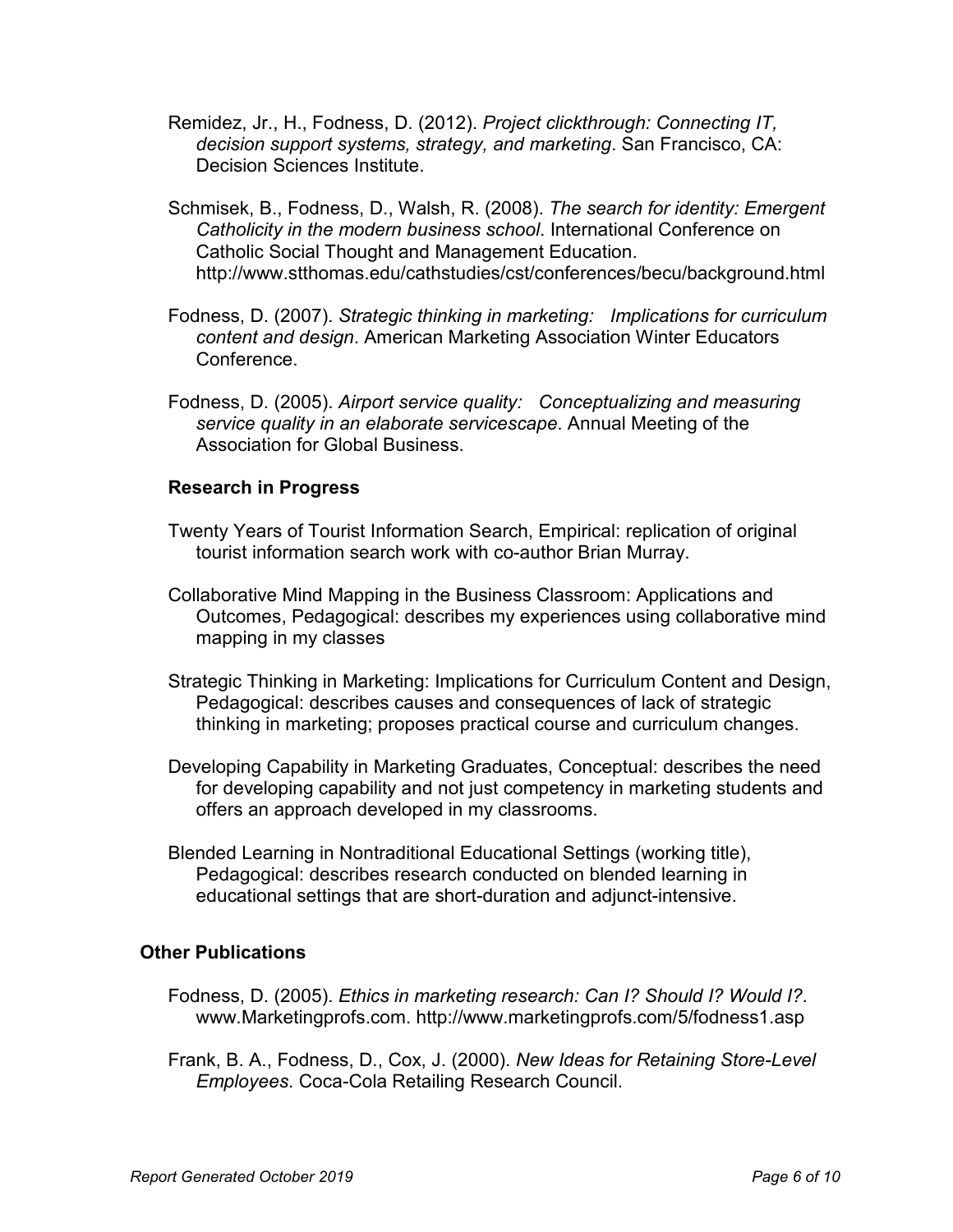#### **Presentations Given (abridged)**

- Fodness, D. Invited to Present at the Texas Business Deans Council Annual Conference: "Data Literacy: Implications, applications and opportunities for business schools (October 2019)
- Fodness, D., Faculty Research Seminar, "Hybrid learning models," Aalto University, Helsinki, Finland. (April 2017).
- Fodness, D., Mikkeli University Consortium, "The role of academic institutions in the economy and life of the community," Aalto University, Mikkeli Business Program, Finland. (April 2016).
- Miller, R., Whittington, J. L., Bell, G., Fodness, D., Academy of Management Annual Meeting, "Sustainability in Management Education: Advancing Philosophy, Pedagogy, Integration and Roles.," Vancouver, BC. (August 2015).
- Fodness, D., Southwest Regional Compliance & Ethics Conference, "The Ethics of Big Data," The Society of Corporate Compliance and Ethics, Dallas, TX. (December 5, 2014).
- Fodness, D., Walsh, R., Schmisek, B., "The search for identity: Emergent Catholicity in the modern business school," Business Education at Catholic Universities: The role of mission-driven business schools, Notre Dame, Indiana. (June 2008).
- Wysong, S., Hilpirt, R., Murray, B., Fodness, D., McGrady, E., "The impact of marketing to employees: An examination of employee attitudes toward a marketing campaign and their jobs," Hawaii International Conference on Business, Honolulu, Hawaii. (May 2008).
- Fodness, D., "Strategic thinking in marketing: Implications for curriculum content and design," American Marketing Association Winter Educators Conference, San Diego, California. (February 2007).
- Fodness, D., "Key Success Factors in Marketing," Venture Cup Entrepreneur Competition - Helsinki School of Economics. (2005).
- Fodness, D., "Airport service quality: Conceptualizing and measuring service quality in an elaborate servicescape," Annual International Conference on Recent Advances in Retailing and Consumer Services Science, European Institute of Retailing and Services Science (EIRASS), Orlando, Florida. (June 2005).
- Fodness, D., "Business-to-Business Marketing: Principles and Trends," International Association of Business Communicators. (2003).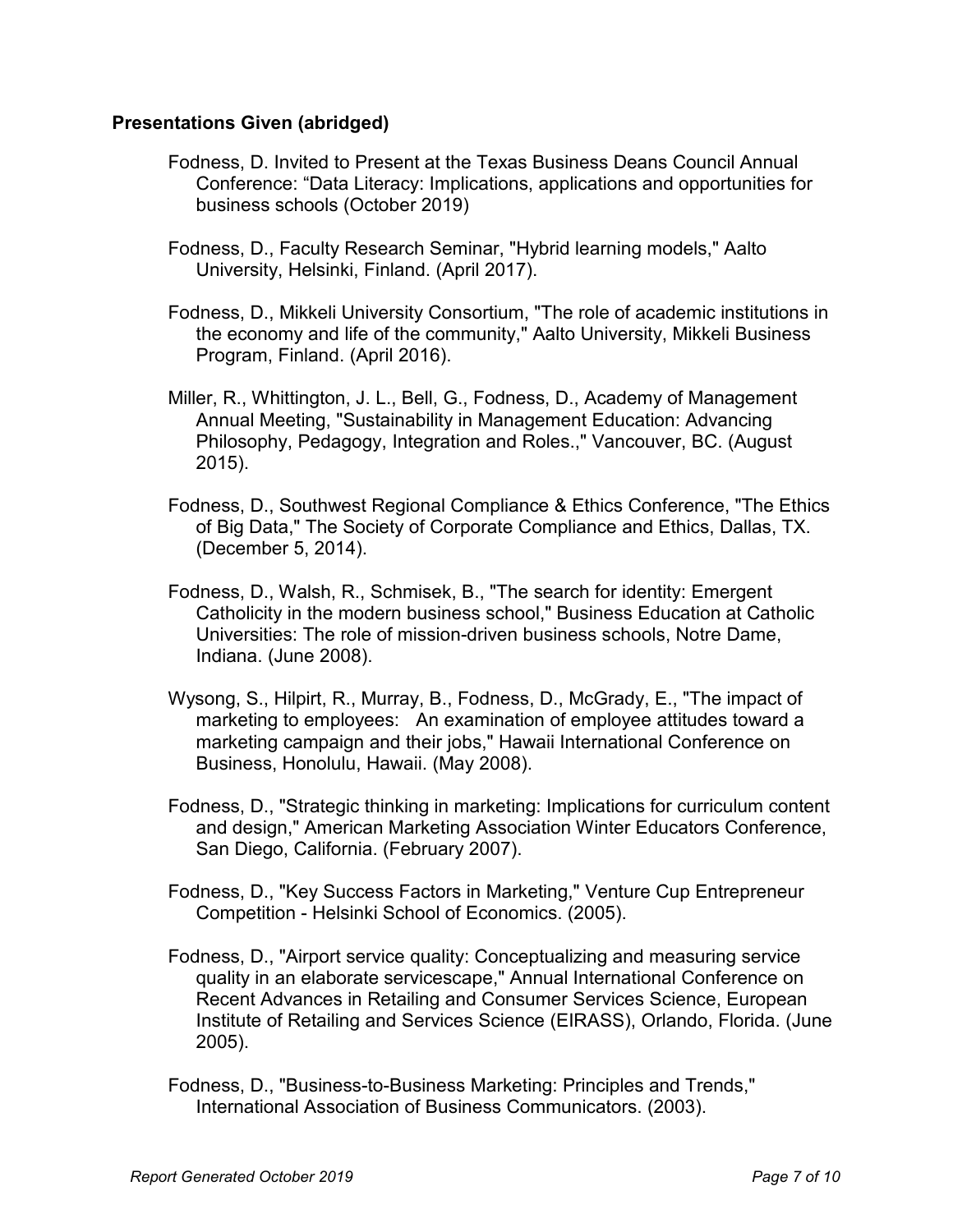## **Contracts, Grants and Sponsored Research**

## **Grants**

Fodness, D., "Exploring the Future of Blended Learning in Bachelor's Programs in International Business," Sponsored by Aalto University, School of Business. (August 2017)

Fodness, D., Frank, B., "Supermarket Employee Retention Study," Sponsored by Coca-Cola Retailing Research Council. (2000)

# **SERVICE (abridged)**

# **Professional Service**

Reviewer, Conference Paper, Marketing Educators' Association Annual Conference. (2012 - Present).

Reviewer, Conference Paper, American Marketing Association Annual Marketing Educators' Conference. (2010 - Present).

Reviewer, Conference Paper, Tourism Management. (2005 - Present).

Editorial Review Board Member, Journal of Services Marketing. (2000 - Present).

Ad-hoc Reviewer: Current Issues in Tourism, Sustainability, Journal of Sustainability

## **Professional Memberships**

Business Marketing Association. (2002 - present)

American Marketing Association. (1999 - present)

Data Visualization Society. (2018 – present)

D/FW Interactive Marketing Association (2010-2012)

## **Service to the University of Dallas and S&YG College of Business**

Academic Program Director for the Marketing Concentration - Graduate School of Management. 1998-2011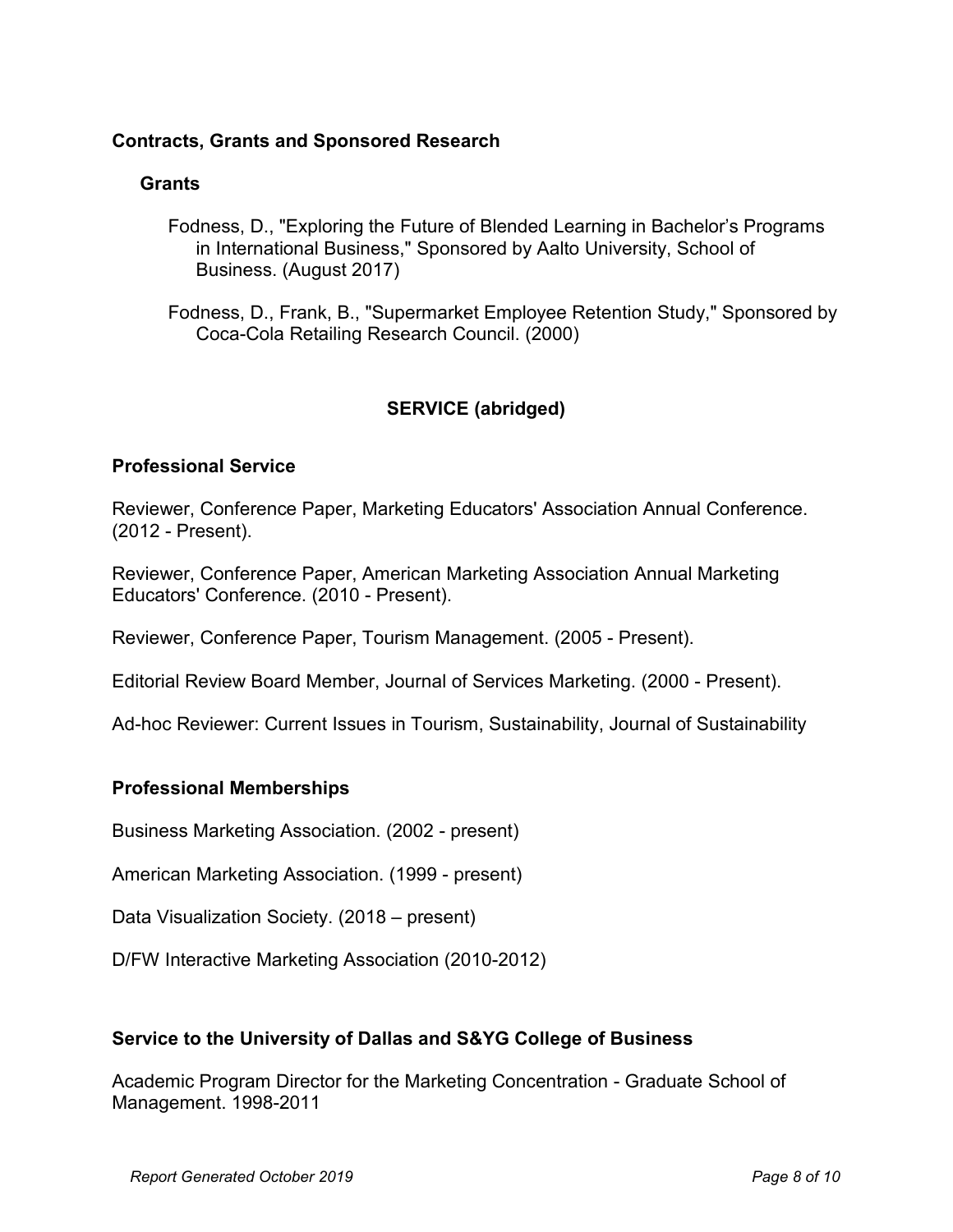Core Course Coordinator: Value-Based Marketing. 2005 – 2015.

## **COB Committee Chair:**

2012-2013: Educational Technologies Committee 2011-2012 – 2012-2013: Capstone 2010-2011: COB Tenure & Promotion 2005-2006: Marketing Strategy & Competitive Analysis Committee 2003-2004: COB Radio Board Committee 2003-2004: E-Magazine Committee 2003–2005: COB Dean's Council: Coordinator of Marketing for the College of Business 2002-2003 – 2004-2005: Marketing Strategy Committee

# **Faculty Sponsor (Student Organizations):**

2017-present: Entrepreneurship Society 2003 – 2005: Business Marketing Association: University of Dallas Chapter

## **COB Committee Member:**

2017-1018: DBA Admissions Committee 2012-present: Sustainable Business Network (founding member) 2013-2015: Assessment of Learning (AACSB) 2012-2013: DBA Continuous Improvement (DBA-CIC) 2012-2013: Learning Engagement and Effectiveness 2012-2013: Strategic Planning 2011-2012: Strategic Planning 2011-2012: Concentration Directors 2011-2012: Core Course Coordinators 2011-2012: Marketing Task Force 2010-2011: MBA Continuous Improvement 2010-2011: Deans Academic Network 2010-2011: Deans Administrative Network 2009-2010: COB Tenure and Promotion 2008-2009: COB Tenure & Promotion 2008-2009: COB Deans Advisors 2008-2009: COB Strategic Planning 2008-2009: GSM Online Learning 2005-2006: Curriculum Committee 2005-2006: International Programming Committee 2005-2006: Center for Professional Development Committee 2005-2006: Strategic Planning Committee

- 2005-2006: E-Magazine Committee
- 2005-2006: GSM Faculty Development Committee
- 2005-2006: UD Faculty Development Committee